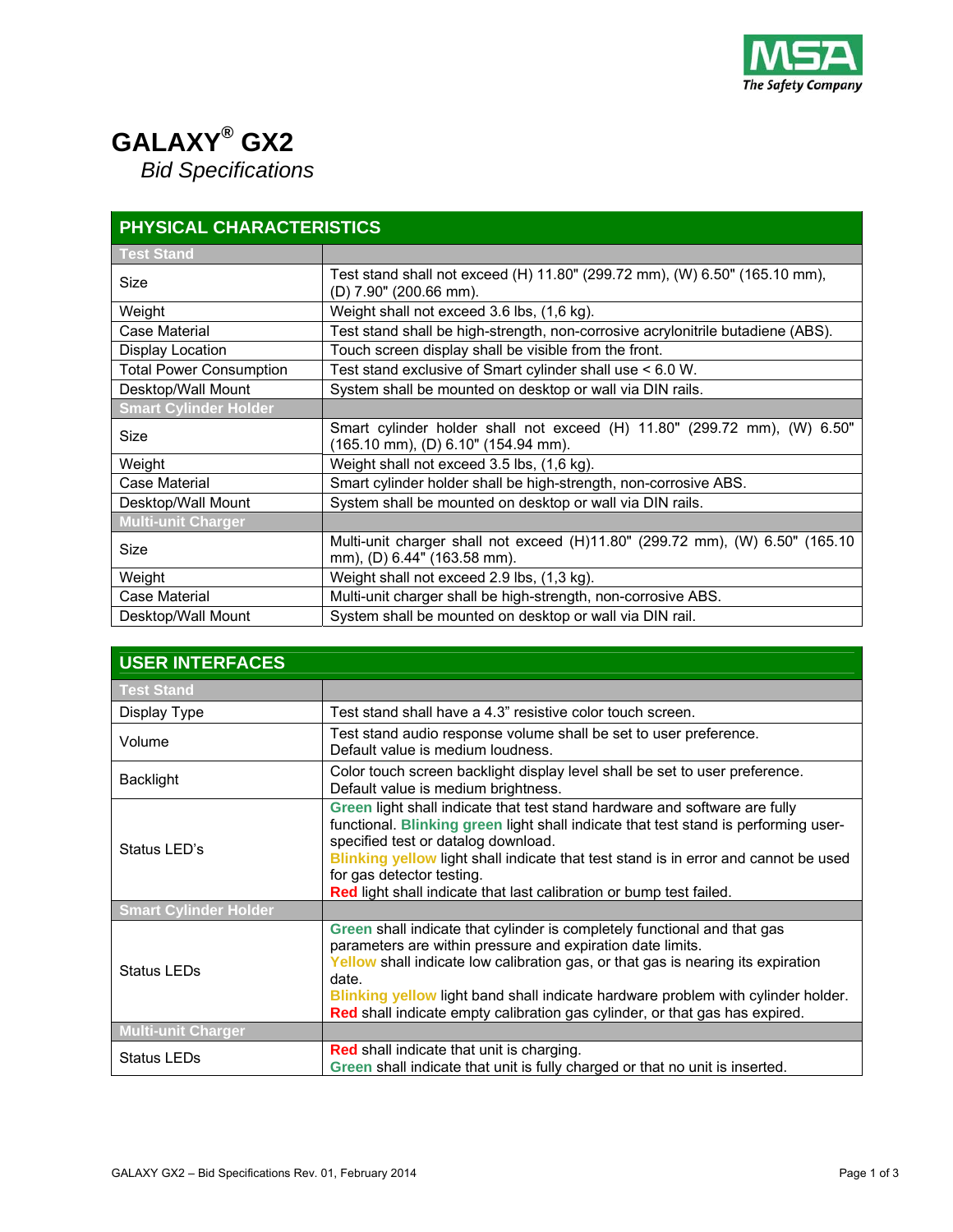

## **SYSTEM FEATURES / OPTIONS**  Network Accessibility Two Ethernet interfaces shall be provided at rear of GALAXY GX2 System. Ports should allow for connection and communication distribution between multiple test stands. If networking to computer, 1 USB port on master test stand is used to communicate with MSA Link™ Pro Software application. Fleet Management Software Optional MSA Link Pro Software is available to proactively manage the gas detection program. Conditions such as exposure alarms, overdue testing and many other system conditions can be monitored live. Reports can be generated and either printed or saved. System also can directly email end users of these conditions. Ethernet connection must be established to transmit datalog data to MSA Link Pro Software. Stand-alone System must be capable of operating without network, controller or computer. Instrument Configuration Each test stand has the ability to configure set points for ALTAIR<sup>®</sup> Family Gas Detectors. Items such as alarm setpoints, datalogging setup and sensor configuration can be set via test stand user interface. Instrument Always Ready ALTAIR 4X and ALTAIR 5X Multigas Detectors can "wake up" and be calibrated within GALAXY GX2 System test stand; units then go back to sleep in charge mode, awaiting use or next scheduled test interval. Charging Each multigas detector test stand must provide for charging 1 detector. Multi-unit chargers are also available for ALTAIR 4/4X and ALTAIR 5/5X Multigas Detectors. Interconnectivity Up to 10 specific test stands and 4 cylinder holders must be able to interconnect and to perform 10 simultaneous tests. Smart Cylinder Holder Optional in-line electronic cylinder holder must be available. Up to 4 cylinder holders shall be able to interconnect within system. Smart cylinder holder to provide RFID tag recognition of calibration gas cylinder, providing calibration gas part number, gases, concentrations, lot number, and expiration date. Smart cylinder holder shall also provide demand flow regulator with digital pressure interface, displaying pressure at test stand. Cylinder Holder **Optional in-line cylinder holder must be available**. Up to 4 cylinder holders shall be able to interconnect within the system. **Printer** System must have ability to print to printer connected directly to test stand and to print calibration stickers or bump/calibration receipts. Receipt format includes embedded calibration sticker. Data Access Instrument communications under test to test stand shall be non-intrusive using infrared link communications. Datalogs shall be downloaded from portable gas detectors and relayed via GALAXY GX2 System test stand and an Ethernet connection. Test stand data such as overdue testing shall be directly downloaded onto USB drive from GALAXY GX2 System test stand. USB Drive Test stand shall provide data access via USB port on side of test stand. Feature can be disabled to prevent external access into system.

| <b>SAMPLING SYSTEM</b>         |                                                                                                                 |
|--------------------------------|-----------------------------------------------------------------------------------------------------------------|
| Gas Delivery System            | System must be capable of automatically drawing calibration gas from cylinder<br>through demand flow regulator. |
| Pump Test                      | Test stand shall provide capability to automatically test pump for flow and proper<br>operation.                |
| <b>Cylinder Test</b>           | Test stand shall provide capability to automatically determine if calibration gas<br>cylinder is empty.         |
| <b>Sampling System Filters</b> | must have easily accessible replaceable filters for user<br>System pump<br>replacement.                         |